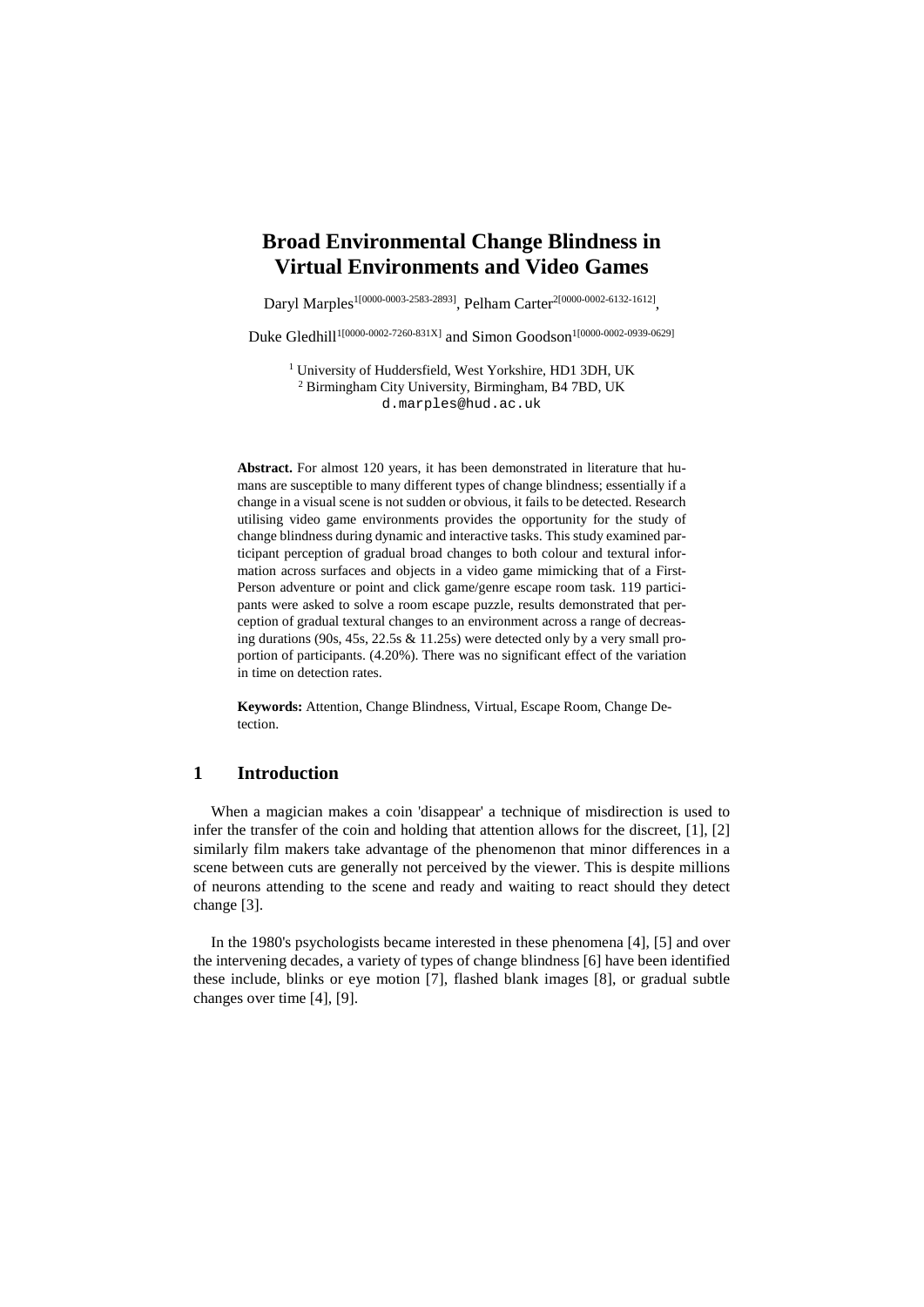It has been demonstrated that the limitations of working memory have direct correlations to the perception of colours relating to objects [10]. It has further been demonstrated that specific non-colour details pertaining to an image are recalled in more depth if that image is presented in monochrome thus reducing the memory load of storing colour data [11]. In relation to this, in attention tests with multiple differing coloured objects, where one is covered, few participants correctly identified the correct colour of the hidden object [12]. The reasons behind this are related to selective awareness governed by two visual input pathways [13], a 'selective' pathway that governs object recognition and is responsible for recognition of one or a very small number of objects at a time and a 'non-selective pathway' which is responsible for forming a broader impression of a scene, this system may give a broad understanding that there are objects in a scene, but not what those objects actually are, nor individual characteristics such as colour.

From a neurological perspective, the fact that these interweaving systems appear to operate in a semi-autonomous manner can be related to the fact that it has been demonstrated that storage and processing of different types of sensory data are handled independently within the structure of the brain, [14], [15]. The specific subcomponent of working memory connected to the retention of visual information is Visual Short-Term Memory (VSTM) [16]. However, for an element of a scene to be recorded in VSTM, it first must be attended to [17] in so much that a conscious representation of the object and it's component states are committed to memory. Given the limitations of working memory and that approximately 4 objects and their components states including colour information can simultaneously be recalled [18], [19]. In a complex environment with shifting focus, it is inevitable that much of the scene will not be recalled in detail. However, the perception of an object is related to the features of the object and its relationship to the contents of the VSTM and task goals [20]. Coherence theory [21] as a view of perception infers that in fact, the visual perception relies very little on actual memory and persistence after the withdrawing of attention as a scene can be sampled repeatedly and re-referenced at any given moment by the refocusing of attention [22]. Essentially the environment serves as "external memory". This external memory and its associated lack of processing is also referred to as distributed cognition [23], specifically where the cognitive work is offloaded to the environment. Essentially having the environment work to store and in some cases manipulate information, returning to collect only that data that later becomes pertinent.

Although many experiments have demonstrated that gradual change blindness can result in the non-detection of colour changes in otherwise static images, [24], [25] it has not been demonstrated what the results of changing broad environmental elements covering most of the visual field in a virtual environment would be. No known prior study has analysed the effect of colour, textural and object change across the visual field in a dynamic environment taking into account early and late changes to said properties [25]. No known prior study has analysed the impact that varying the duration of this change has either in such a dynamic environment and when duration has been investigated in static or smaller scenes [9] the time of change had been kept short under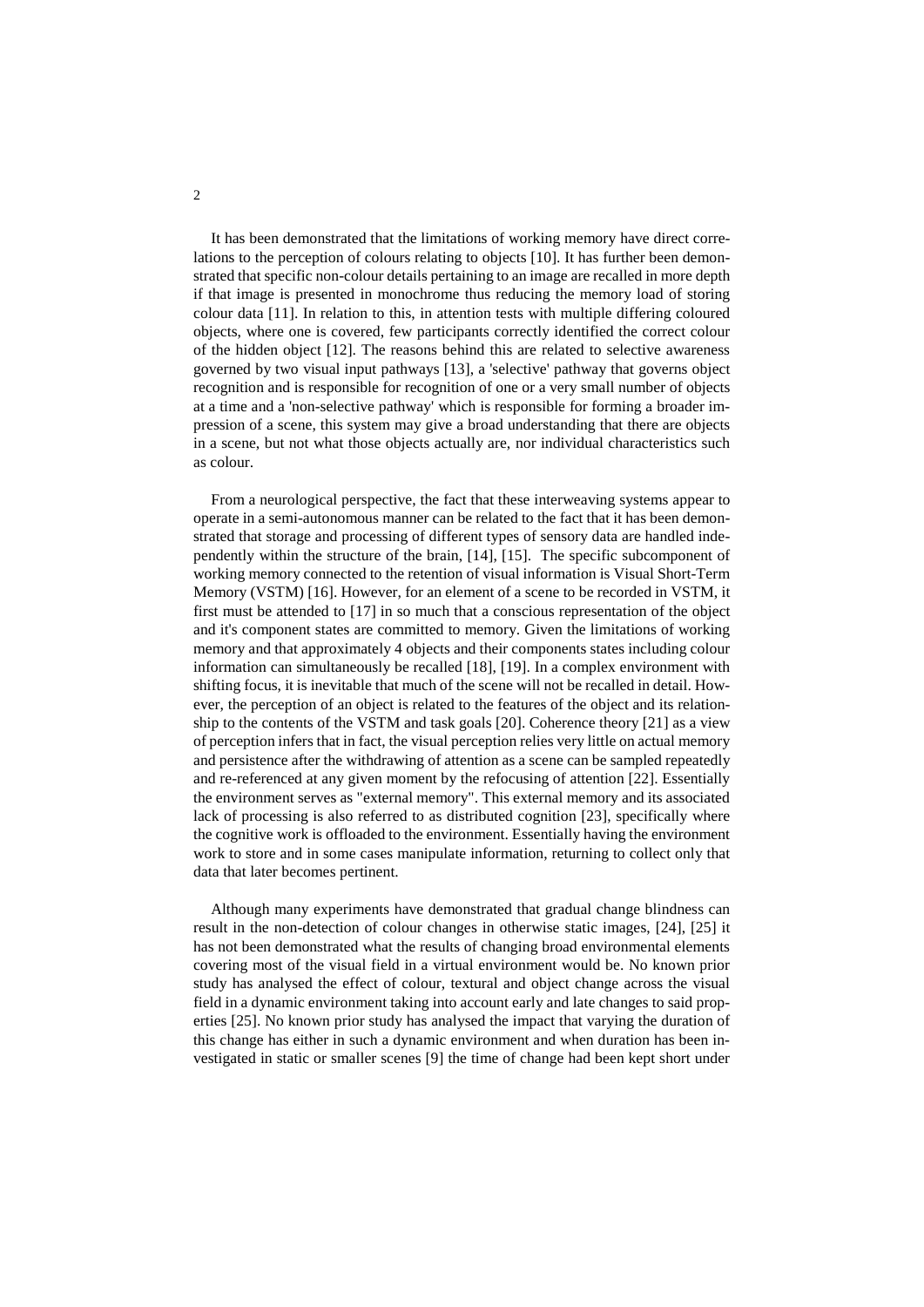the assumption of an early attentive period. Inclusion of a range of durations allowed for the investigation of the potential role of later selection or distributed cognition [23] within dynamic, high cognitive load, environments and settings.

It was predicted that as gradual change is not consistently perceived therefore introducing such changes to all major materials in a virtual environment would not be noticed by the participants if distracted by a task requiring the utilisation of working memory.

The following hypotheses were considered:

- 1. There would be no significant effect of the time of change on the overall detection rate.
- 2. There would be no significant difference in the recollection of pre and post-state textural information.

## **2 Method**

#### **2.1 Participants**

119 participants; 102 male, 17 female, age range 17 and 54 (m= 22.28, SD = 6.36) all reporting having normal vision or corrected to normal vision. All participants had normal colour vision; those reporting a type of colour blindness were excluded from the test. Participants were recruited primarily from students and staff in the department of computing and engineering, they were not paid for their participation and did not receive course credits.

#### **2.2 Design**

A mixed design was employed with the time of the environmental changes (duration) acting as the between-subjects variable (11.25 seconds, 22.5 seconds, 45 seconds, 90 seconds). The details recalled at pre-change or post-change accurately served as the within-subjects variable. Participants were randomly assigned to one of the four duration conditions, and all participants were assessed on how many pre and post-change textural and object properties could be accurately recalled. This allowed for the impact of duration of change to be assessed, as well as any preferences for early (pre-change) or late (post-change) attention to environmental changes.

#### **2.3 Materials and Apparatus**

In order to test the hypotheses a virtual environment with a distraction task was created, this took the form of an 'escape the room' game created in Unreal Development Kit (UDK); consisting of a bedsit living space  $12m^2$  with en-suite bathroom  $4m^2$ , a variety of objects such as computers, drawers and other objects could be interacted with and manipulated to solve a series of interrelated problems and eventually escape the room.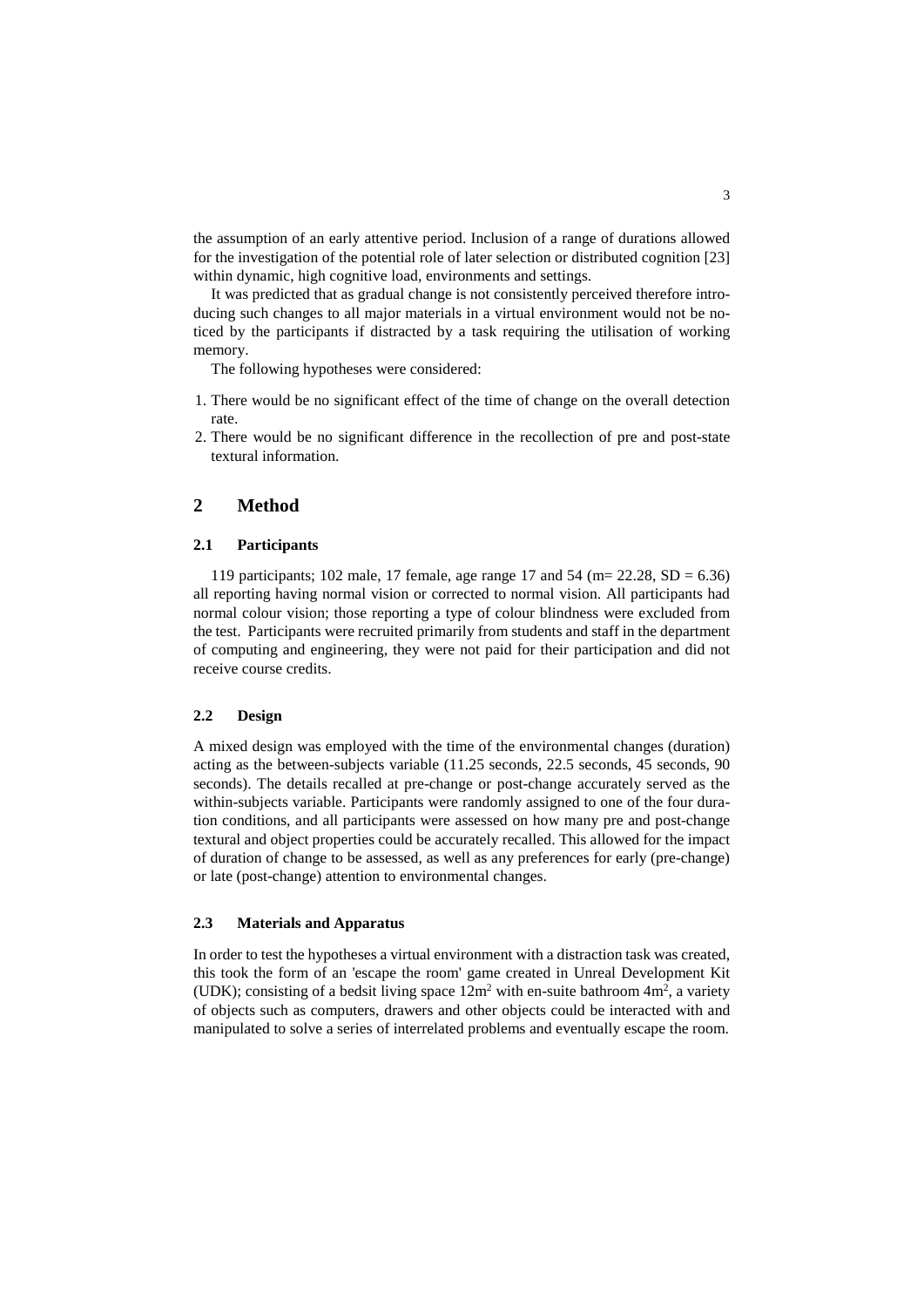<span id="page-3-0"></span>

| Object                   | <b>Initial Texture</b>   | Post Change Texture       |
|--------------------------|--------------------------|---------------------------|
| Living-space walls       | Cream with 1 dark stripe | Pink with 2 dark stripes  |
| <b>Flooring</b>          | Light Beech laminate     | Dark Oak laminate         |
| Sofa                     | Red                      | <b>Brown</b>              |
| Bed/Duvet                | Purple with dark throw   | Pink with dark throw      |
| Curtains                 | Red Un-patterned         | Orange with flower print  |
| Bathroom walls           | Cream                    | Pink                      |
| Alice in Wonderland book | Blue with cat            | Purple with just a smile  |
| War of the Worlds book   | Red                      | Green                     |
| The Time Machine book    | Pink/Purple              | <b>Blue/Orange</b>        |
| A Princess of Mars book  | Yellow                   | Orange                    |
| Heart of Darkness book   | Red                      | Purple                    |
| Picture frame            | Green                    | Blue                      |
| Picture of cliffs        | A sea and cliff Scene    | A Gorilla's face is added |

The puzzle aspect of the environment acted as the distraction from the simultaneous broad changes being made to the textures of most of the surfaces and objects in the room (see **[Table 1](#page-3-0)** and **[Fig. 1](#page-4-0)**). Thirteen textures were altered ranging from major elements that filled most of the visual space to smaller objects such as books. The changes were not limited to hue shifts, but also included contrast changes and pattern changes. Example changes are shown in with specific examples from the living room and bedroom shown in **[Fig. 2](#page-4-1)** and **[Fig. 3](#page-4-2)** respectively. These textural changes were instigated at the moment the player entered the room and participants were engaged in the game for a total of 5 minutes. The changes described took place in the initial segment of that time and were static for the remaining time.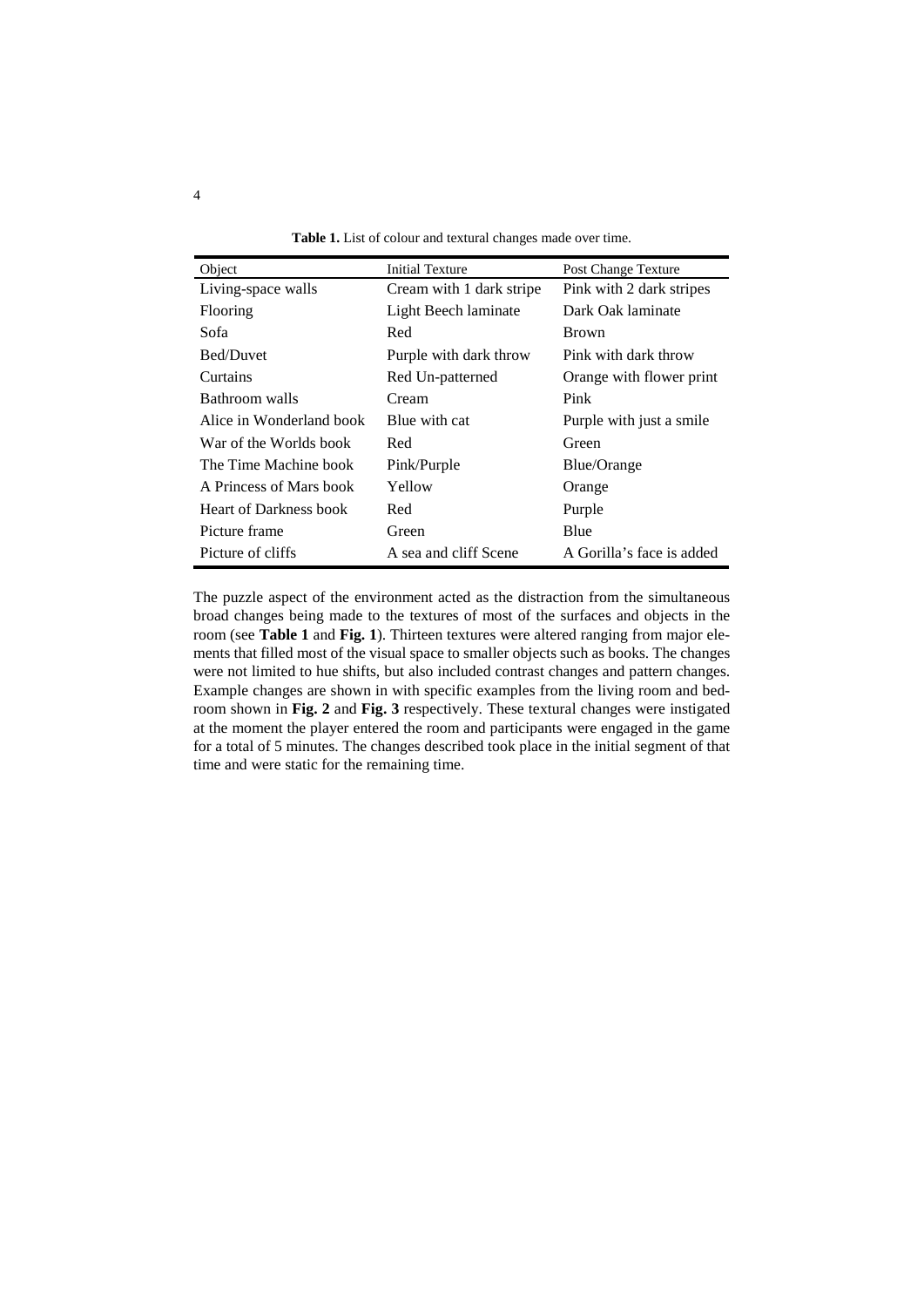

Fig. 1. Examples of variants of textural change, colour, contrast, pattern and image.

<span id="page-4-0"></span>

**Fig. 2.** The transition of textures in the living room area.

<span id="page-4-1"></span>

**Fig. 3.** The transition of textures in the bedroom area.

<span id="page-4-2"></span>Following prior change blindness experiments [6], [26], an image of a gorilla was included in the scene; this was embedded into a prominent picture and gradually appeared at the same rate as the other changes.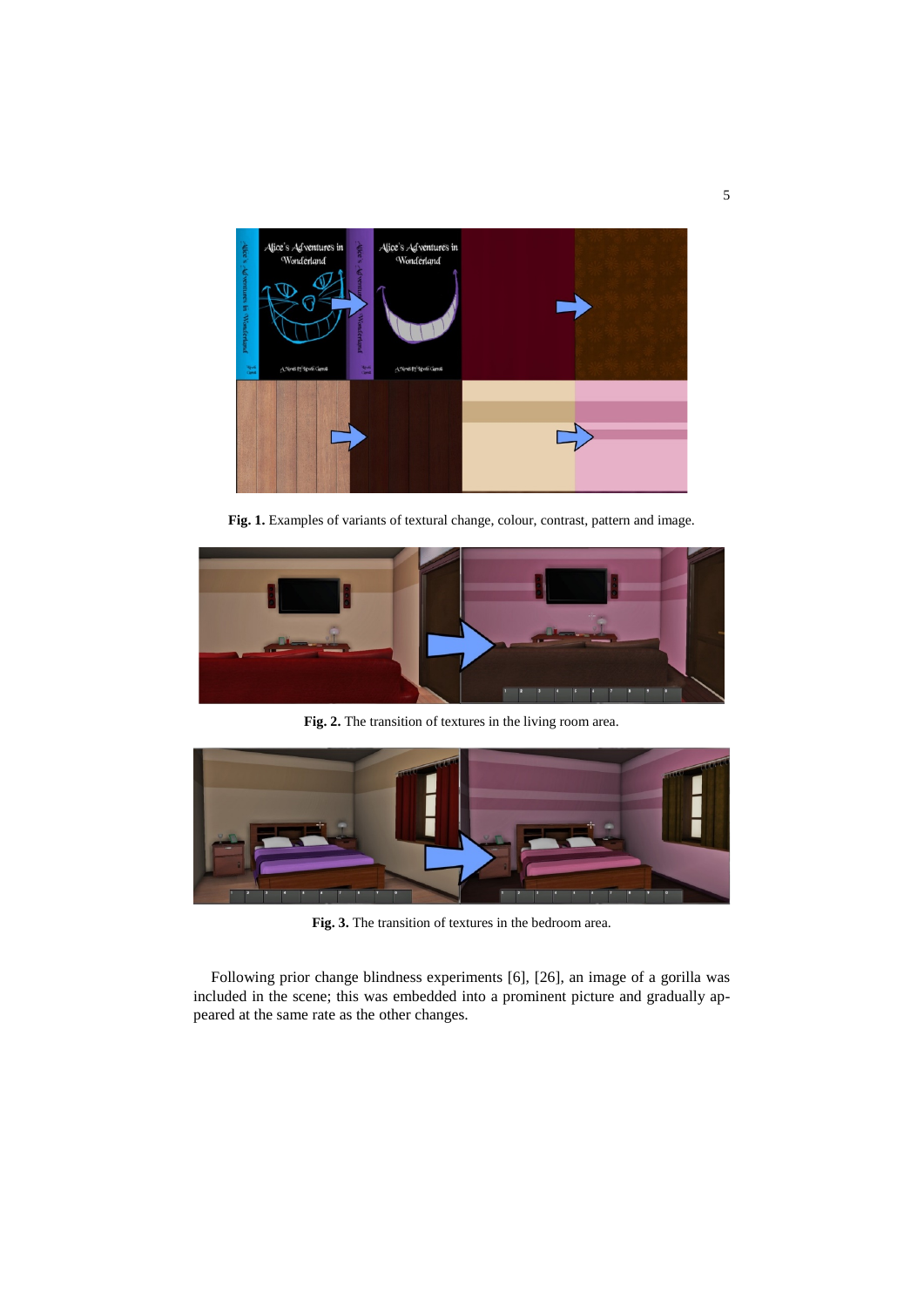#### **2.4 Procedure**

The participants received instructions to solve the puzzle in the allocated time and no information about the nature of the test was provided to them. On-screen instructions explained basic interaction to the participants, after which they were immediately immersed in a virtual environment of a small single room apartment. The room contained several interactive objects to be examined, allowing the discovery of clues to progress the game. For instance, the computer on the desktop required a user name and password. Clues to this were contained on a post-it note on the desk and the password was the name of the artist in the painting. Further puzzles involved finding batteries to fit into a remote control unit in order that the TV could be switched on.

During their exploration of the environment, thirteen colour and/or pattern changes occurred to textures within the scene with the game remaining playable for a total of 5 minutes.

After 5 minutes of gameplay, the programme automatically ended the session and the participants were asked to immediately complete a post-test questionnaire. As participants were told that the experiment focused on gameplay, the questions began with queries relating to game design issues and slowly introduced specific questions about overall perception. The questions were designed so as not to lead the participant to provide a predetermined answer. The questions in order were;

- Briefly describe the main focus of the game
- What game genre does it belong to?
- Did you notice anything unusual or peculiar whilst playing?
- Did you notice anything change in the game?
- Please list any changes you think you noticed. Or simply type 'NONE' following multiple-choice questions about the colours of particular objects, the final questions asked were:
	- ─ Did you spot the gorilla?
	- ─ If you answered YES to spotting the gorilla, where was it?

As the participants were naive to the aims of the experiment a general non-leading question about unusual events was asked first, followed by a more direct question regarding whether any change was noticed.

## **3 Results**

52.5% of participants claimed to have noticed a change, yet only 4.2% actually identified a manipulated gradual change, this being a total of 5 participants out of 120 (see **[Table 2](#page-6-0)**). All other noticed changes were unrelated changes triggered by participant action (such as saying a door opened or items could be picked up and moved). Despite the questionnaire allowing for multiple entries in colour selection when asked to describe individual objects, none of the participants chose more than one colour option.

6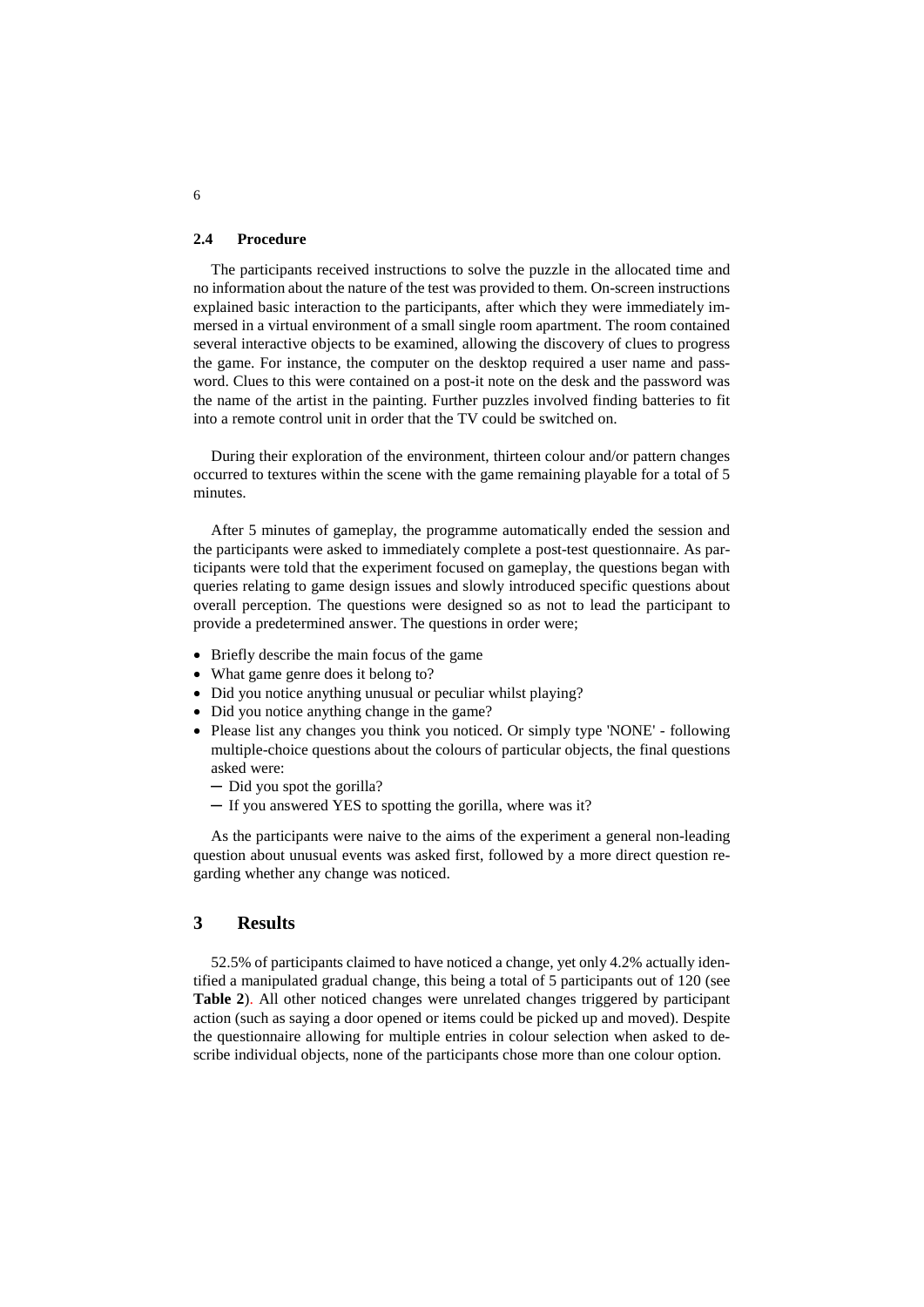<span id="page-6-0"></span>

| Duration of tex-<br>ture changes. | Number of partici-<br>pants | Number reporting<br>change detection | Percentage |
|-----------------------------------|-----------------------------|--------------------------------------|------------|
| 90 seconds                        | 31                          |                                      | 3.23%      |
| 45 seconds                        | 27                          |                                      | 7.40%      |
| 22.5 seconds                      | 30                          |                                      | 3.33%      |
| $11.25$ seconds                   | 31                          |                                      | 3.23%      |
| Total                             | 119                         |                                      | 4.20%      |

**Table 2.** The changes detected in each of the time variants

**Table 3.** Percentage identifications of gradual change item properties

<span id="page-6-1"></span>

| Change Item      | <b>Identified Pre-</b><br>Change Col- | Identified<br>Post-Change | Incorrect<br><b>Identification</b> | Did Not<br>Know |
|------------------|---------------------------------------|---------------------------|------------------------------------|-----------------|
|                  | our                                   | Colour                    |                                    |                 |
| Curtains         | 38.8                                  | 3.3                       | 34.7                               | 22.3            |
| WotW Book        | 9.1                                   | 15.7                      | 21.5                               | 53.3            |
| <b>Bedroom</b>   | 6.6                                   | 25.8                      | 44.2                               | 23.3            |
| Walls            |                                       |                           |                                    |                 |
| <b>Bathroom</b>  | 6.6                                   | 6.6                       | 61.7                               | 25              |
| Walls            |                                       |                           |                                    |                 |
| <b>Bed Duvet</b> | 20.8                                  | 28.3                      | 30.8                               | 20              |
| Mean Total       | 16.38                                 | 15.94                     | 38.94                              | 28.78           |

When asked if they had noticed a gorilla in the room 11.6% claimed to have done so, though only 9.9% were able to accurately state where they had seen the gorilla (in the painting). It is important to note this question only determined whether they had seen the gorilla at some point during their experience, not whether they noticed it had gradually appeared. When detailing the changes they had noticed, only 1 participant stated they had seen the gorilla appear.

Specific questions were asked about the items' gradual changes that were core to the virtual experience (items close to focal points and tasks/goals) or covered a large area of the visual field (walls). As can be seen from **[Table 3](#page-6-1)**, and consistent with prior studies, a large proportion of participants could not identify the colour or texture property of the gradual change items. In terms of which colour or texture properties reported there was little difference between the pre-change property (16.38%) and post-change property (15.94%).

This can be further seen when considering the total number of pre-change (M= .8, SD= .78) and post-change (M= .75, SD= .83) properties recalled.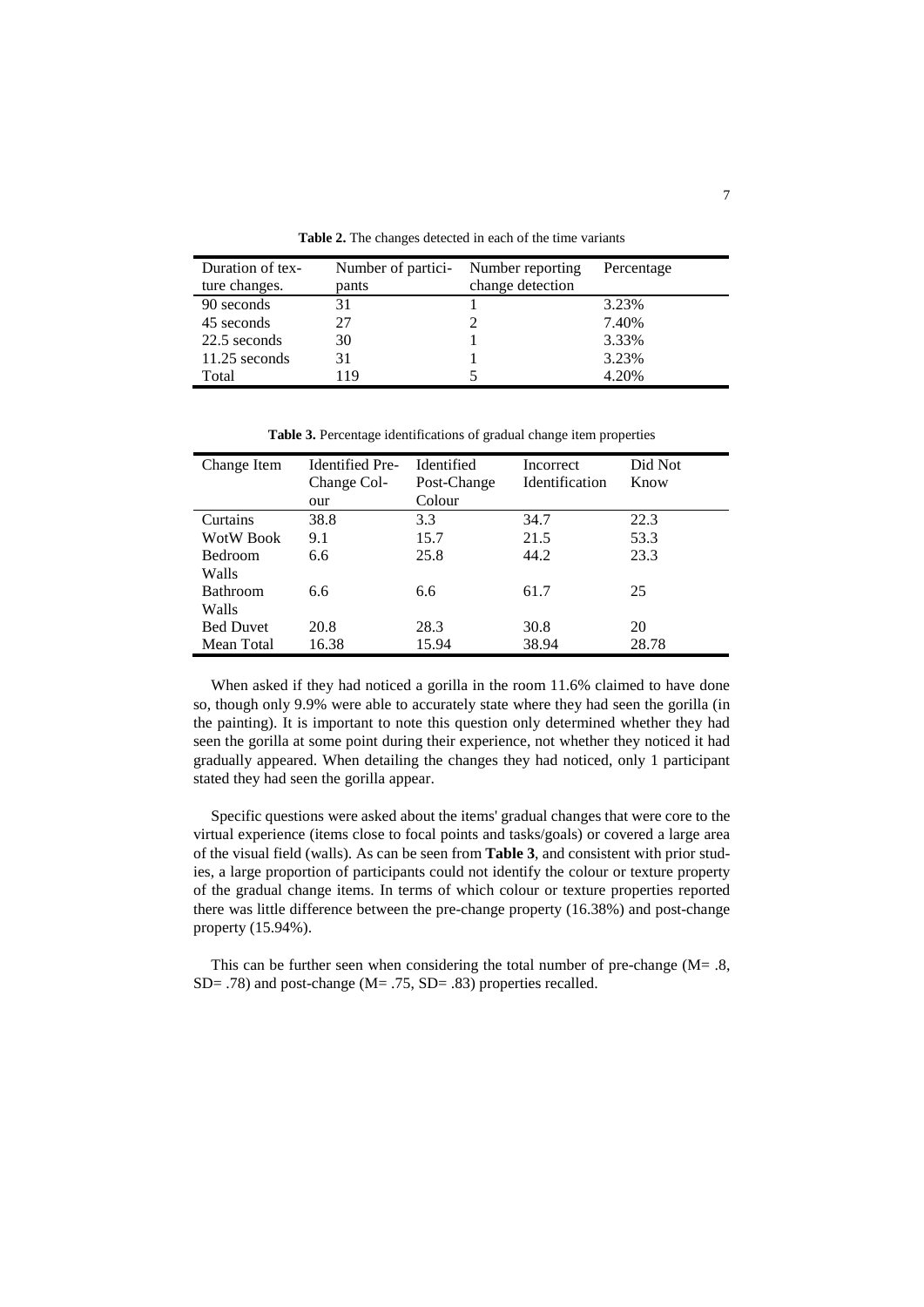When broken down by condition (11.25, 22.5, 45 and 90 seconds), the number of participants reporting something unusual related to the gradual change, correctly identifying a change, or accurately noticing the gorilla, there is no significant difference between groups.

| Condition     | Identified Pre-Change | <b>Identified Post-Change</b> |
|---------------|-----------------------|-------------------------------|
|               | Properties            | Properties                    |
| 11.25 Seconds | 18.14                 | 15.64                         |
| 22.5 Seconds  | 12.01                 | 17.34                         |
| 45 Seconds    | 20.72                 | 16.28                         |
| 90 Seconds    | 15.48                 | 14.86                         |

<span id="page-7-0"></span>**Table 4.** Total Percentage identifications of gradual change item properties by condition

When considering the overall difference in pre and post-change identification across three of the four conditions the pre-change property is identified slightly more than the post-change, though the differences appear small, shown in **[Table 4](#page-7-0)**. This is further supported by the mean number of pre and post-change properties identified as per **[Ta](#page-7-1)[ble 5](#page-7-1)**.

**Table 5.** Mean total identification of pre and post-change properties by condition

<span id="page-7-1"></span>

| Condition     | Mean Pre-Change (SD) | Mean Post-Change (SD) |
|---------------|----------------------|-----------------------|
| 11.25 Seconds | .87(.87)             | .68(1.02)             |
| 22.5 Seconds  | .56(.67)             | .86(.81)              |
| 45 Seconds    | 1.03(.85)            | .77(.64)              |
| 90 Seconds    | .77(0.64)            | .67(.79)              |

A mixed 4 X 2 ANOVA with duration serving as the between-subjects factor (11.25, 22.5, 45 and 90 seconds), and change property identification (pre-change, post-change) serving as the within-subjects factor showed no significant main effect condition (F(3, 116) = .723, p = .54), or change property identification (F(1, 116) = .315, P = .576). No significant interaction effect (F(3, 116) = 1.31,  $p = .275$ ) was found.

#### **4 Discussion**

The aims of this research were to investigate whether gradual environmental changes are perceived and whether the duration of any changes affect perception rates.

It has been previously demonstrated that either colour changes [9] or small changes to a broader scene result in significant non-detection of those changes [27]. However, the results of this research have suggested that when combined with a distraction task, even the broadest of changes; in this case fundamentally altering the textures of an entire environment were not detected. The results show that overall; fewer than 5% of participants perceived any of these changes and many of the larger changes made were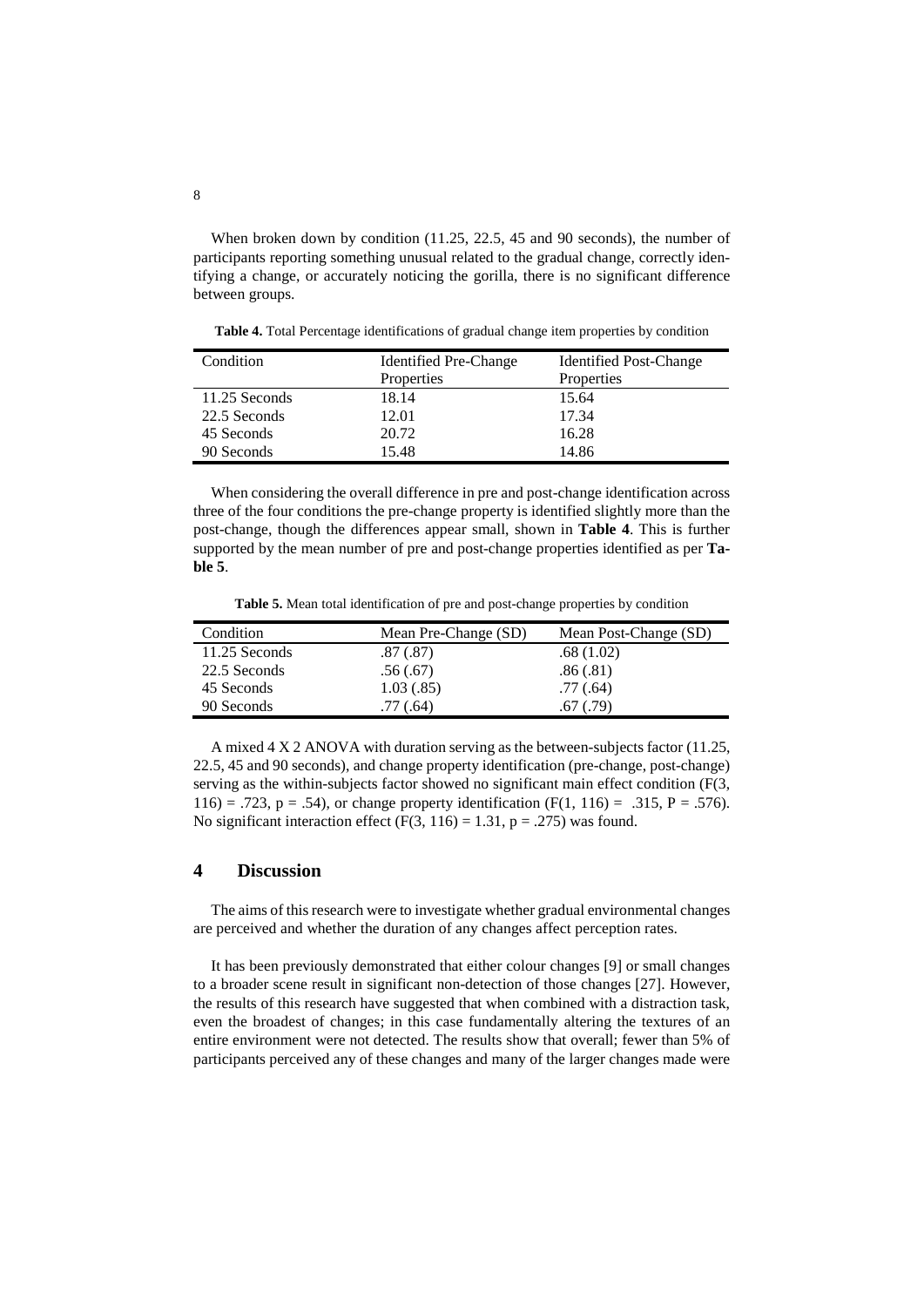not detected by any participants. Given the limitations of Visual Short-Term Memory [28], it is unsurprising that the participants provided incorrect responses when asked to identify specific colours of objects. In addition, only 9.9% of participants correctly identified the location of the gorilla (Illustrated in **[Fig. 4](#page-8-0)**) in the scene when it was clearly in a prominent and incongruous position and in an item required to solve a portion of the puzzle indicates that, as previously reported [20], participants only commit to memory elements that they perceive to be beneficial to the goals.



**Fig. 4.** Pre and post-change versions of the painting in which the face of a gorilla appears.

<span id="page-8-0"></span>As previously demonstrated [9], small areas of static images can be changed over time and these changes are perceived approximately 30% of the time. It is clear that combined with a distraction task, and in a virtual representation of a scene, this detection of change when applied to the entire field of view falls away by approximately 90%.

Memory for specific scene details correlates with current theories of memory; the results indicated that in many cases as the actual colour or texture of elements perceived to be background objects and not perceived as salient, no specific memory was encoded of the colour of those objects [20]. This explains the lack of significant difference in the amount of pre and post-change information accurately recalled by participants. This in turn further supports the notion that some of the cognitive load in these situations is distributed to the environment under the assumption that the environment is stable and consistent in its properties [23].

Within a video games context, the results of these experiments reflect a commonly utilised method of removing temporary visual information from a scene. In many instances, detail information is added to a scene in the form of bullet holes, blood splatter or footprints in the snow. These elements commonly disappear over time to reduce processing and memory overhead and unless the player is attending to them directly will disappear without the player noticing.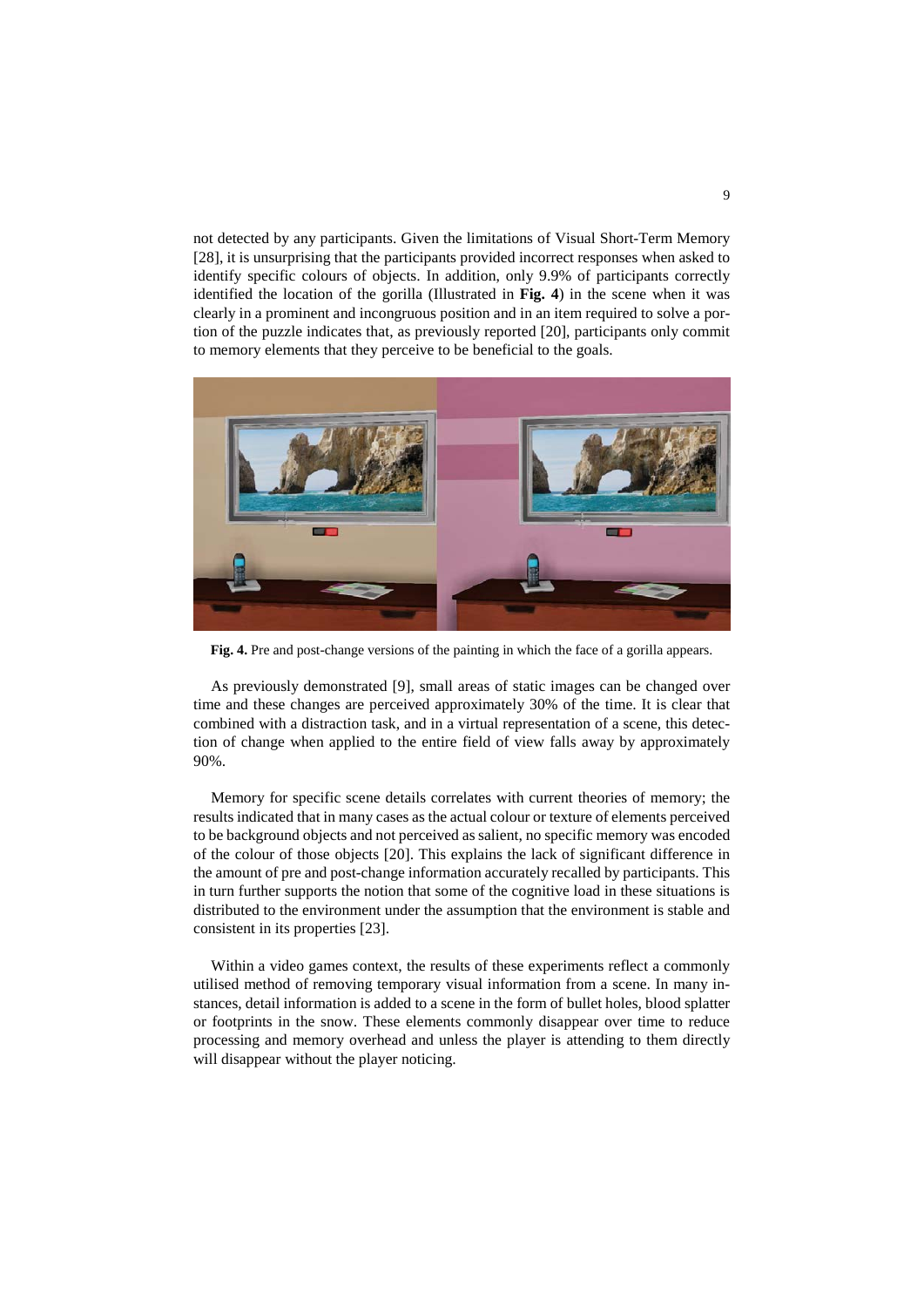While changes that include the removal of extraneous information will not be noticed and therefore will not break the flow of a game title. This research has demonstrated that broad changes can be gradually made to an environment without the player noticing these differences. From a design perspective, this understanding allows for the morphing of an entire environment. This feature may relate to narrative or define a specific sense of drama, mood, or mental state. It opens new areas for visual storytelling that have not yet been fully explored. Further research to could seek to identify if these results are replicated in virtual reality.

### **References**

- [1] T. N. Downs, "Modern Coin Manipulation," pp. 1–105, 1900.
- [2] S. Martinez-Conde and S. L. Macknik, "Magic and the brain," *Sci. Am.*, vol. 299, no. 6, pp. 72–79, 2008.
- [3] D. Dennett, *Consciousness Explained*. Little, Brown and Co., 1991.
- [4] U. Neisser and R. Becklen, "Selective looking: Attending to visually specified events," *Cogn. Psychol.*, vol. 7, no. 4, pp. 480–494, 1975.
- [5] R. Becklen and D. Cervone, "Selective looking and the noticing of unexpected events," *Mem. Cognit.*, vol. 11, no. 6, pp. 601–608, 1983.
- [6] D. J. Simons and C. F. Chabris, "Gorillas in our midst: sustained inattentional blindness for dynamic events.," *Perception*, vol. 28, no. 9, pp. 1059–74, Jan. 1999.
- [7] J. Grimes, "On the failure to detect changes in scenes across saccades.," *Proc. R. Soc. London*, pp. 89–110, 1996.
- [8] S. J. Blackmore, G. Brelstaff, K. Nelson, and T. Trościanko, "Is the richness of our visual world an illusion? Transsaccadic memory for complex scenes.," *Perception*, vol. 24, no. 9, pp. 1075–1081, 1995.
- [9] D. J. Simons, S. L. Franconeri, and R. L. Reimer, "Change blindness in the absence of a visual disruption," *Perception*, vol. 29, no. 10, pp. 1143–1154, 2000.
- [10] S. Garden, C. Cornoldi, and R. H. Logie, "Visuo-spatial working memory in navigation," *Appl. Cogn. Psychol.*, vol. 16, no. 1, pp. 35–50, Jan. 2002.
- [11] T. C. W. Nijboer, R. Kanai, E. H. F. de Haan, and M. J. van der Smagt, "Recognising the forest, but not the trees: An effect of colour on scene perception and recognition," *Conscious. Cogn.*, vol. 17, no. 3, pp. 741–752, 2008.
- [12] M. Pilling and A. Gellatly, "Visual awareness of objects and their colour," *Attention, Perception, Psychophys.*, vol. 73, no. 7, pp. 2026–2043, 2011.
- [13] J. M. Wolfe, A. Reinecke, and P. Brawn, *Why don't we see changes? The role of attentional bottlenecks and limited visual memory*, vol. 14, no. 4–8. 2006.
- [14] A. Baddeley, R. Logie, S. Bressi, S. Della Sala, and H. Spinnler, "Dementia and Working Memory," *Q. J. Exp. Psychol. Sect. A*, vol. 38, no. 4, pp. 603–618, Nov. 1986.
- [15] L. Pessoa and L. G. Ungerleider, "Neural Correlates of Change Detection and Change Blindness in a Working Memory Task," *Cereb. Cortex*, vol. 14, no. 5, pp. 511–520, 2004.
- [16] W. A. Phillips and A. D. Baddeley, "Reaction time and short-term visual memory\*,"